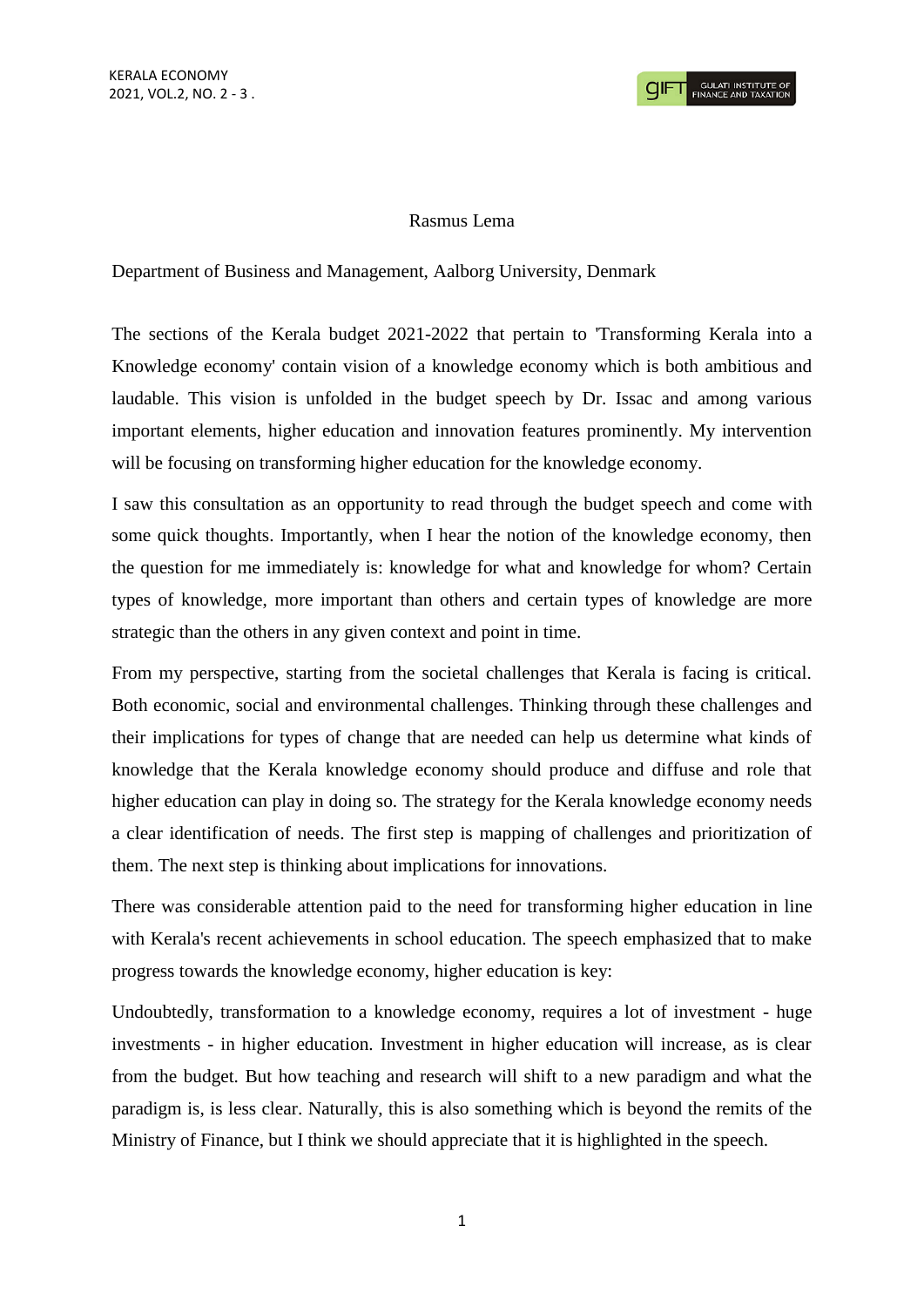KERALA ECONOMY

I would like to propose the heading of a challenge-driven higher education system which plays an active part in mission innovation. It should include both teaching and research. It is about making closer connections to other stakeholders in key challenge-driven missions. When reading through the budget speech, a very good example of what such challenge-driven learning can achieve is the example of the bandicoot robot (page 35). From the starting point of a key challenge, which has to do with the sewage system in Kerala, a group of engineering students sat together to try to deal with the problem and invented this robot. They worked together with users, private sector stakeholders and others to produce this invention. This is exactly the type of challenge driven innovations I have in mind. It can be used for all sort of problems and include many different types of teaching and research.

What does it require for the higher education system to think in these terms, to reorient the entire curriculum towards such societal challenges? Now, of course, we cannot completely move away the existing curriculum elements. They have to be in place. But nevertheless, the ties with the users of university graduates - in public and private and social sectors - are very important. The ties should be built into teaching. University students working together on real-life problems are very important. And they should be students working from different disciplines. So, transformation of the curriculum is important, including also how students can work together across different disciplines and how they can connect much closer to the needs to 'burning platforms' of the private and public sectors. So, the key elements are: (a) forging closer ties with 'users' of university-graduates in private, public and social sectors and (b) transforming curricula, including interdisciplinary and project work. These could be fundamentals of a new paradigm university teaching.

Innovation efforts should not only seek to address local challenges but also to bring these innovations to markets with similar challenges. Research and teaching could connect closely to both local problem-solving and to national and global commercialisation of innovations. This is about how to enable the business side of local problem solving.

I am thinking about this in connection with some work we have been doing together with Xiaolan Fu who was speaking just a few minutes ago. We were looking at 'green windows of opportunity' in China: how Chinese enterprises were able to benefit economically from addressing local and global sustainability challenges. Government and other stakeholders implemented institutional and technological innovations to address of sustainability, local pollution challenges, energy security etc. Starting with local mission-driven innovation, the next step was exports of these green technologies to the rest of the world. Universities should